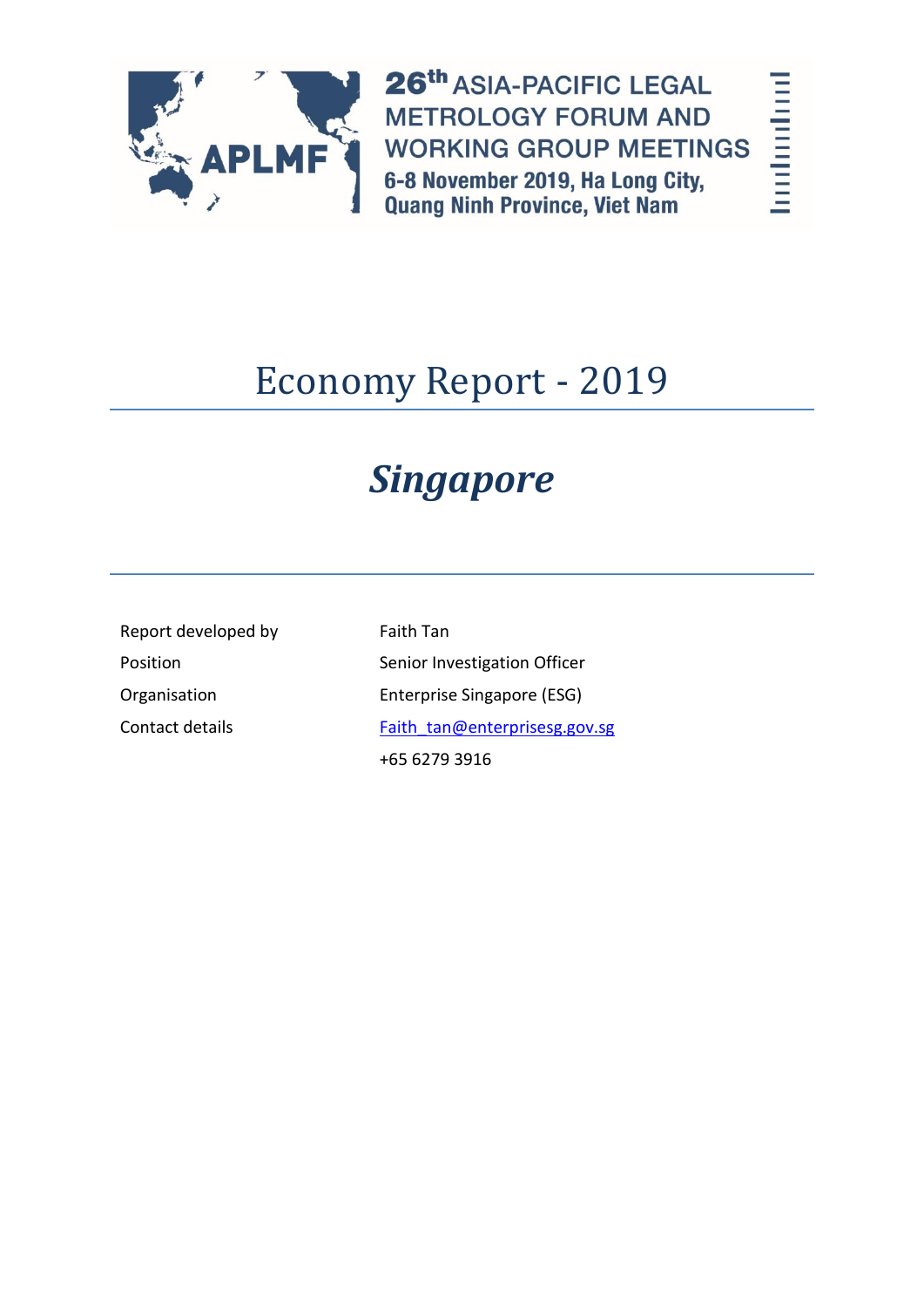## **SECTION 1 – Organisation and structure for metrology**

#### **Organisation Structures**

#### Authority for Legal Metrology – Enterprise Singapore

Enterprise Singapore (ESG), formerly known as SPRING Singapore is an agency under the Ministry of Trade and Industry responsible for facilitating the growth of local enterprises, and building trust in Singapore products and services. ESG is also the national standards and accreditation body which develops and promotes an internationally recognised standards and quality assurance infrastructure. Singapore's Weights & Measures Authority comes under the Consumer Protection, Weights & Measures Division of Enterprise Singapore.

ESG plays an important role in protecting consumers and traders, by administering Singapore's Weights & Measures Programme which regulates the use of weighing and measuring instruments used for trade, and the net contents of pre-packaged goods. It ensures that a uniform and accurate system of weights and measures is used in Singapore, thereby ensuring fair trade and correct measurement for excise tax computation.

#### Custodian of National Standards

The National Metrology Centre (NMC) of the Agency for Science, Technology and Research (A\*STAR) serves as the custodian of the national measurement standards in Singapore. It is responsible for the establishment and maintenance of Singapore's highest metrology reference standards traceable to the International System of Units established under the Metre Convention.

#### **Legislative Frameworks**

ESG administers the following legislation as part of the Weights and Measures Programme:

- Weights and Measures Act, Chapter 349
- Weights and Measures Regulations 2005
- Weights and Measures (Savings) Regulations 2005
- Weights and Measures Fees Regulations 2005
- Weights and Measures (Defences under Section 19) Regulations 2005
- Weights and Measures (Sales of Goods in Metric Unit) Order

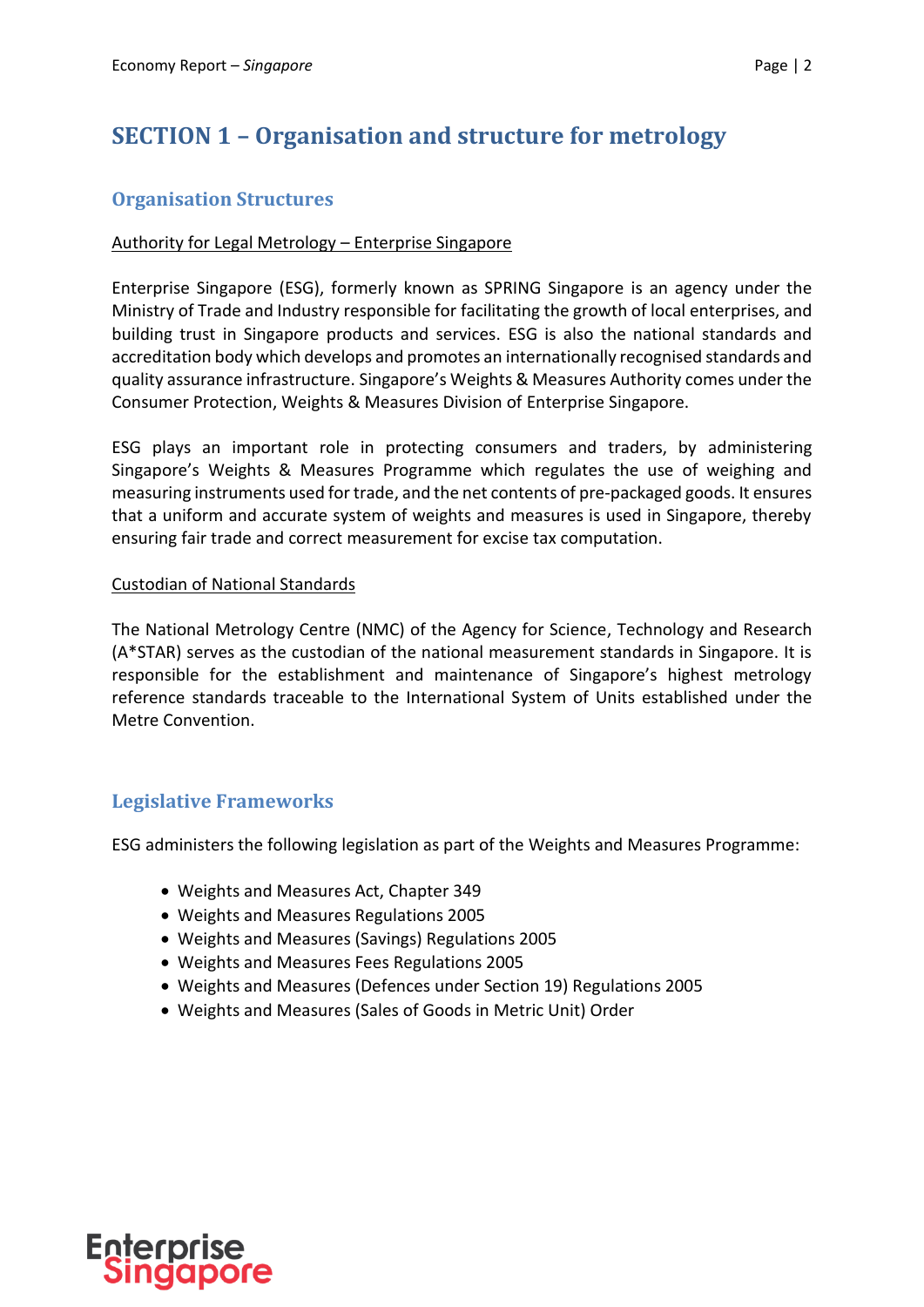#### **International arrangements and engagement**

#### ASEAN Consultative Committee on Standards and Quality (ACCSQ)

ESG participates in the ACCSQ's Working Group on Legal Metrology (WG3). The WG3 serves as a platform for ASEAN Member States (AMS) to learn from one another, to align and improve AMS' national legal metrology systems, and to ensure that technical barriers to trade associated with legal metrology are not introduced.

The last WG3 meeting was held from 15 – 17 October 2019 in Bandar Seri Begawan, Brunei Darussalam. Fruitful discussions were held on the harmonisation of verification procedures for weighing and measuring (WM) instruments, and for testing of pre-packaged products. Initiatives include the study on the implementation of ASEAN Common Requirements on Prepackaged Products by the ASEAN member states and the metrology awareness event to raise the importance of legal metrology under the collaboration framework with PTB, Germany.

The working group is also exploring avenues for collaboration with scientific metrology experts under ASEAN's "Expert Group on Metrology" (EGM) to develop an integrated roadmap for metrology in ASEAN.

#### International Organization of Legal Metrology (OIML)

ESG is a corresponding member of the OIML and have been active users of the publications in setting the requirements for its legal metrology requirements.

## **SECTION 2 – Key activities of 2018/19**

#### **Working with industry**

#### Launch of the Singapore Standards SS 648 Code of Practice for Bunker Mass Flow Metering (elevation of TR 48:2015 – Technical Reference on Bunker Mass Flow Metering)

ESG contributed to the development of Singapore's Technical Reference for Bunker Mass Flow Metering (TR 48), to specify the procedures and requirements for use of Mass Flowmeter (MFM) systems installed on board bunker barges. Since January 2017, Singapore's Maritime Port Authority (MPA) mandated the use of MFMs for custody transfer of all bunker fuel in Singapore water. ESG has been supporting this initiative through the acceptance of MFMs for custody transfer applications in Singapore.

The implementation of MFM systems for bunkering has presented significant improvements in productivity, reliability, and accuracy, as well as helped to increase port capacities to handle larger volumes of bunker fuel transacted in Singapore waters. The TR 48 will be upgraded into a full Singapore Standard in November 2019 and will encompass the full spectrum of bunker

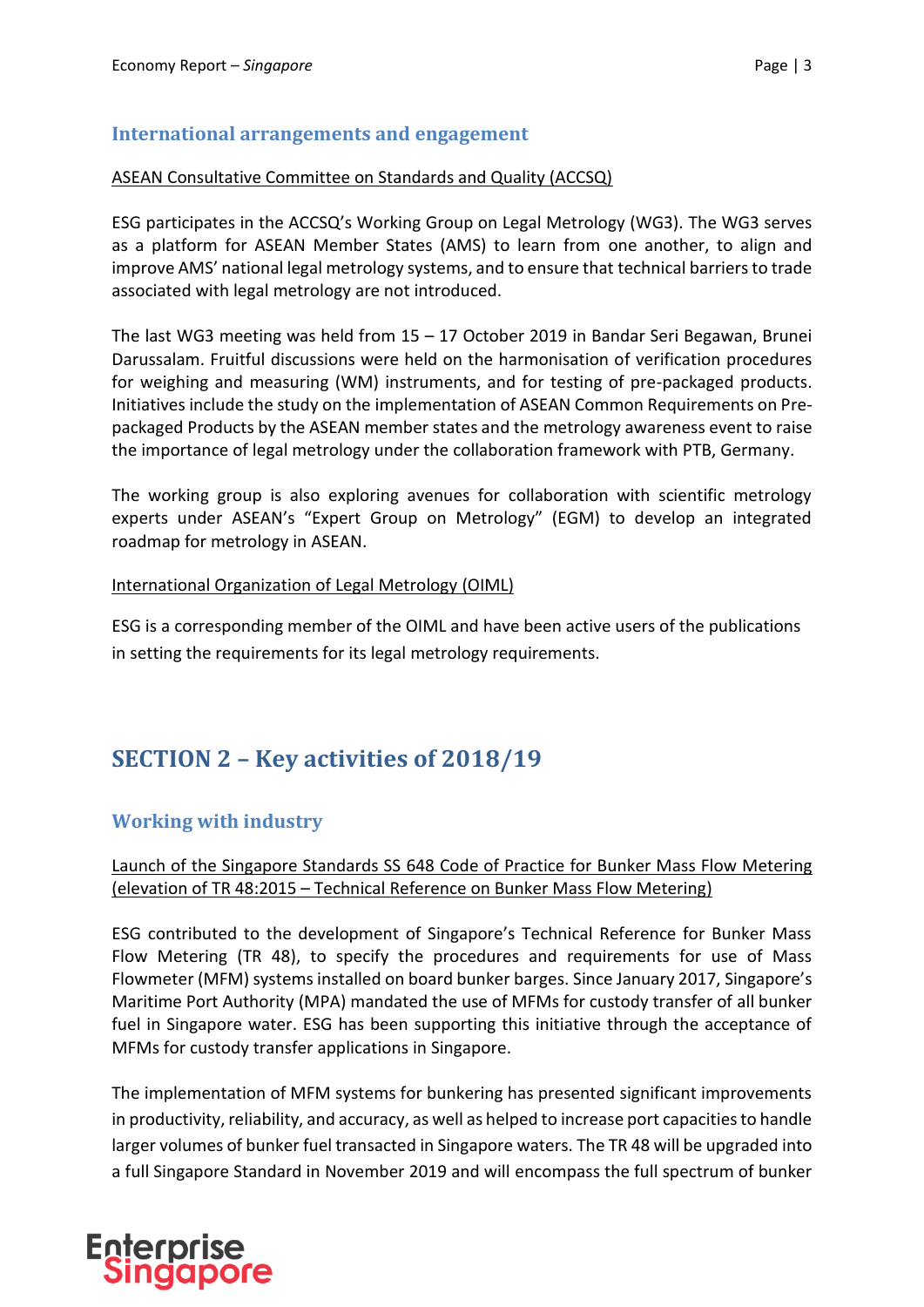fuel transacted in Singapore, multi-meter set up, enhancement of the role of surveyor and zero verification process.

#### Development of Technical Reference for Liquefied Natural Gas Bunkering (TR 56)

Under the direction of Singapore's Chemical Standards Committee, ESG has worked on the development of a Technical Reference for Liquefied Natural Gas (LNG) Bunkering (TR 56).

The TR aims to help Singapore industries transit to the usage of more sustainable fuels for bunkering, in view of the International Maritime Organisation's implementation for a 0.5% global sulphur cap in 2020. It is applicable to bunkering of both seagoing and inland trading vessels, and covers the procedures and requirements for safety, competency and custody transfer measurements of LNG delivery.

TR 56 was launched in April 2017, and is currently being reviewed by the Working Group. It is used as a provisional standard for guiding industry members in implementing LNG bunkering procedures. The TR is intended to be adopted into a full Singapore Standard taking into consideration industry experience and feedback from the initial implementation period.

#### **Protecting consumers**

ESG undertakes regular outreach and educational activities to raise businesses' awareness of the requirements under the Weights and Measures Act and Regulations. For example, ESG partners with businesses, trade associations, as well as other regulatory authorities to educate and share on regulatory requirements pertaining to weights and measures.

#### Education on Regulatory Requirements to Businesses through the Small and Medium Enterprise (SME) Centres

ESG had initiated a briefing to educate more than 60 business advisors (BAs) from all 13 SME centres islandwide on the legal metrology requirements administered under the Weights and Measures Act. The intent was to aide new and existing businesses in understanding their responsibilities to be compliant with the regulatory requirements.

SME Centres provides small and medium enterprise with easy access to business advisory services. Apart from the provision of business diagnosis and capability workshops, it also provides information on the government schemes.

The briefing conveyed requirements on the annual verification of weighing and measuring instruments used for trade, and net content of pre-packaged goods. The BAs were also informed of the ongoing enforcement efforts by the administrating agency and the penalties involved if an offence has been made out.

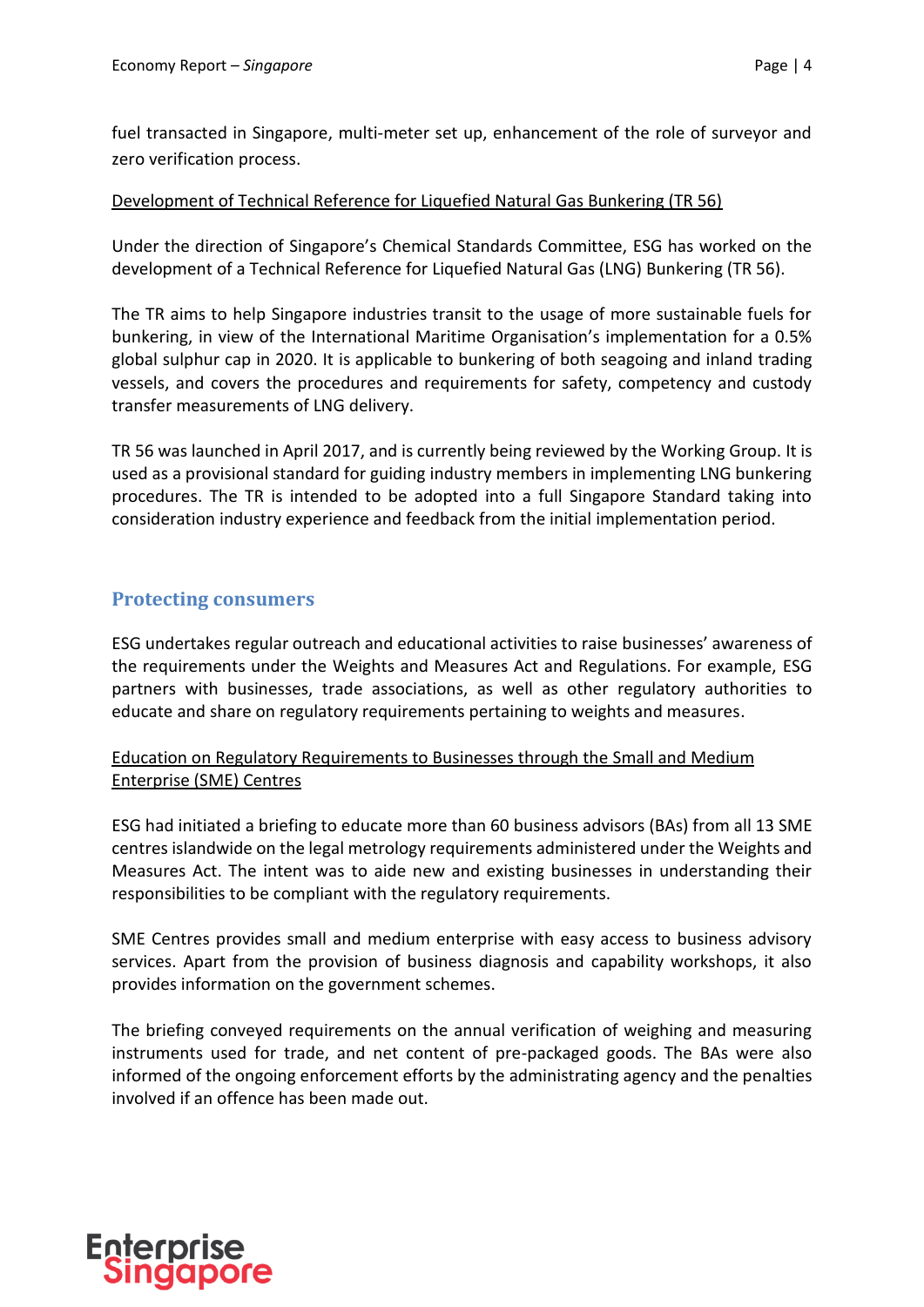#### Heighten Awareness of the Weights and Measures Programme through New Marketing Materials

New marketing materials were developed to enhance the information retained by businesses during each engagement. These were distributed during briefings, routine surveillance, and to suppliers of weighing and measuring instruments for trade use.

Additionally, a wobbler was developed to step up on consumer awareness of the programme. The wobblers were affixed on retail weighing instruments to remind consumers to always look out for the Accuracy Label – an indication of a verified instrument. It also facilitate consumers in providing their feedback to the authority.

#### Market Surveillance on Pre-packaged Goods

ESG conducts active market surveillance on pre-packaged goods and conducted testing on multiple consumer goods that are readily available in the supermarkets.

The objective of the surveillance was to better understand the compliance landscape of the industry and identify the higher risk areas, before diving deeper to address potential industry gaps.

#### Routine Inspection on Weighing & Measuring Instruments

ESG continues to conduct routine inspections of weighing and measuring instruments used for trade purposes, for compliance with regulatory requirements. In Singapore, such instruments are required to be verified annually. Inspections were made on instruments in places such as the wet markets, pawn shops, medical halls and petrol kiosks.

#### **Major projects - What we did and what we learned**

#### Digital Transformation - Digitalise the Administration of the Weights and Measures Programme

ESG had adopted the Design Thinking approach to better understand the user experience, problems and opportunities involving each of the stakeholders during their encounters with legal metrology related activities. The approach is an iterative process, and involved the need to interview and observe stakeholders, then develop prototypes and seek further inputs before ascertaining the final solution.

The review prioritised instrument verification process, involving mainly the designated Authorised Verifiers (AVs), businesses and consumers, and the enforcement officers. Preliminary outcome revealed the need to (i) improve on the existing Accuracy Label (as an avenue to access information), (ii) enhance current system to support the redesigned processes and collect data for analysis, and (iii) enhance the enforcement approaches using data (collected via the enhanced system).